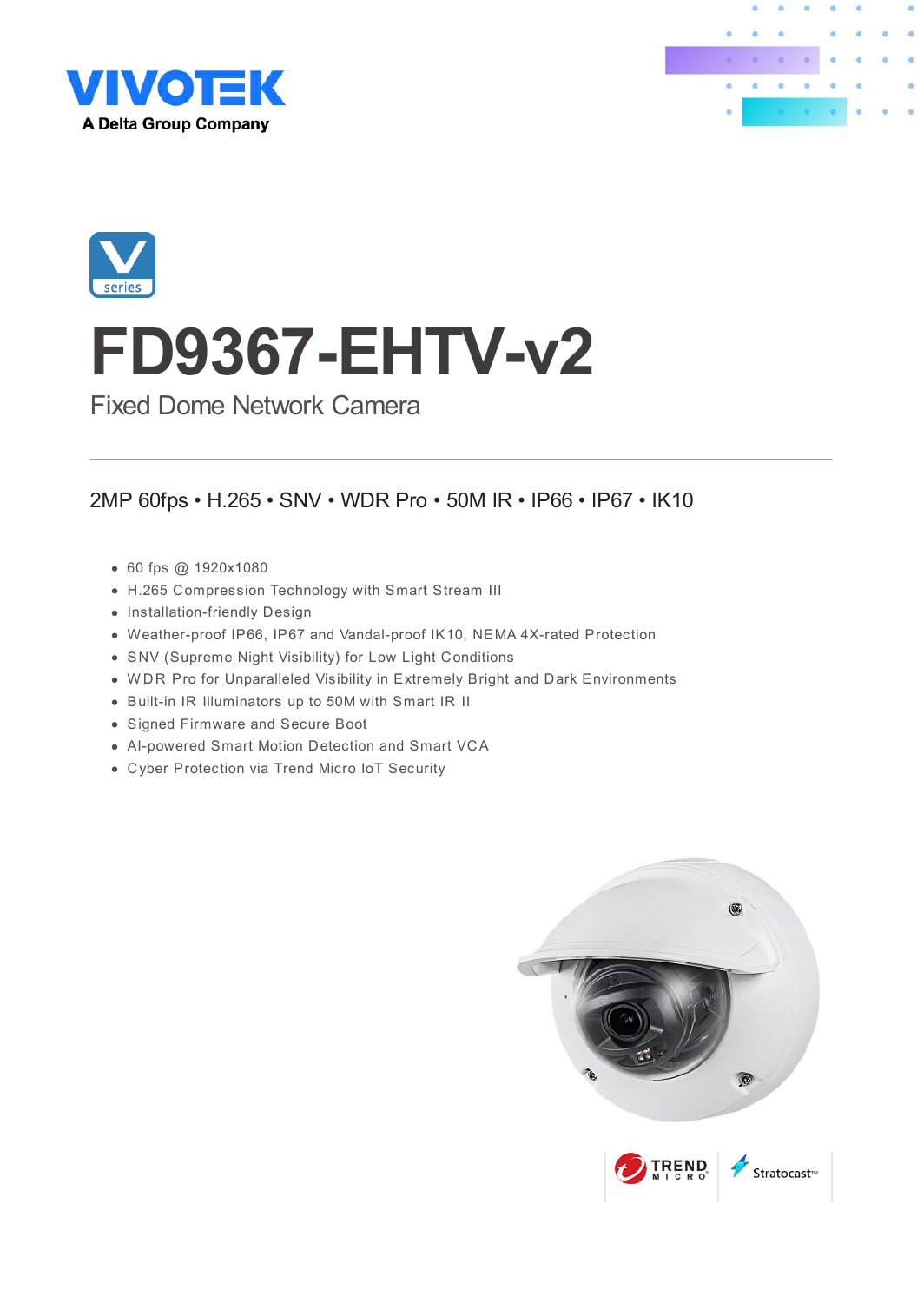## **Technical Specifications**

#### **System Information**

| Model                             | FD9367-EHTV-v2                                                                                                                                                                                                                                                                                                                                                                                                                                                                                                                                      |
|-----------------------------------|-----------------------------------------------------------------------------------------------------------------------------------------------------------------------------------------------------------------------------------------------------------------------------------------------------------------------------------------------------------------------------------------------------------------------------------------------------------------------------------------------------------------------------------------------------|
| CPU                               | Multimedia SoC (System-on-Chip)                                                                                                                                                                                                                                                                                                                                                                                                                                                                                                                     |
| Flash                             | 8 GB                                                                                                                                                                                                                                                                                                                                                                                                                                                                                                                                                |
| <b>RAM</b>                        | 1 GB                                                                                                                                                                                                                                                                                                                                                                                                                                                                                                                                                |
| <b>Camera Features</b>            |                                                                                                                                                                                                                                                                                                                                                                                                                                                                                                                                                     |
| Image Sensor                      | 1/2.8" Progressive CMOS                                                                                                                                                                                                                                                                                                                                                                                                                                                                                                                             |
| Max. Resolution                   | 1920x1080 (2MP)                                                                                                                                                                                                                                                                                                                                                                                                                                                                                                                                     |
| Lens Type                         | Motorized, Vari-focal, Remote Focus                                                                                                                                                                                                                                                                                                                                                                                                                                                                                                                 |
| Focal Length                      | $f = 2.7 - 13.5$ mm                                                                                                                                                                                                                                                                                                                                                                                                                                                                                                                                 |
| Aperture                          | $F1.4 - F2.8$                                                                                                                                                                                                                                                                                                                                                                                                                                                                                                                                       |
| Iris Type                         | P-iris                                                                                                                                                                                                                                                                                                                                                                                                                                                                                                                                              |
| Field of View                     | $110^\circ \sim 33^\circ$ (Horizontal)<br>$55^{\circ} \sim 18^{\circ}$ (Vertical)<br>$126^\circ \sim 37^\circ$ (Diagonal)                                                                                                                                                                                                                                                                                                                                                                                                                           |
| Shutter Time                      | 1/5 sec. to 1/32,000 sec.                                                                                                                                                                                                                                                                                                                                                                                                                                                                                                                           |
| <b>WDR</b> Technology             | <b>WDR Pro</b>                                                                                                                                                                                                                                                                                                                                                                                                                                                                                                                                      |
| Day/Night                         | Yes                                                                                                                                                                                                                                                                                                                                                                                                                                                                                                                                                 |
| Removable IR-cut Filter           | Yes                                                                                                                                                                                                                                                                                                                                                                                                                                                                                                                                                 |
| IR Illuminators                   | Built-in IR illuminators, effective up to 50 meters with Smart IR II, IR LED <sup>*4</sup>                                                                                                                                                                                                                                                                                                                                                                                                                                                          |
| Minimum Illumination              | 0.035 lux @ F1.4 (Color)<br><0.005 lux @ F1.4 (B/W)<br>0 lux with IR illumination on                                                                                                                                                                                                                                                                                                                                                                                                                                                                |
| Pan Range                         | ±175°                                                                                                                                                                                                                                                                                                                                                                                                                                                                                                                                               |
| Tilt Range                        | $80^\circ$                                                                                                                                                                                                                                                                                                                                                                                                                                                                                                                                          |
| <b>Rotation Range</b>             | ±175°                                                                                                                                                                                                                                                                                                                                                                                                                                                                                                                                               |
| Pan/Tilt/Zoom Functionalities     | ePTZ: 48x digital zoom (4x on IE plug-in, 12x built-in)                                                                                                                                                                                                                                                                                                                                                                                                                                                                                             |
| Storage                           | Seamless Recording to MicroSD/SDHC/SDXC card slot and recording to network-attached<br>storage (NAS)                                                                                                                                                                                                                                                                                                                                                                                                                                                |
| <b>Built-in Installation Aids</b> | Remote focus, remote zoom, Micro USB*<br>*Requires Wi-Fi dongle and Micro B converter                                                                                                                                                                                                                                                                                                                                                                                                                                                               |
| <b>Video</b>                      |                                                                                                                                                                                                                                                                                                                                                                                                                                                                                                                                                     |
| Video Compression                 | H.265, H.264, MJPEG                                                                                                                                                                                                                                                                                                                                                                                                                                                                                                                                 |
| Maximum Frame Rate                | 60 fps @ 1920x1080                                                                                                                                                                                                                                                                                                                                                                                                                                                                                                                                  |
| Maximum Streams                   | 3 video streams (Up to 8 configurable profiles)                                                                                                                                                                                                                                                                                                                                                                                                                                                                                                     |
| S/N Ratio                         | 53 dB                                                                                                                                                                                                                                                                                                                                                                                                                                                                                                                                               |
| Dynamic Range                     | 120 dB                                                                                                                                                                                                                                                                                                                                                                                                                                                                                                                                              |
| Video Streaming                   | Adjustable resolution, quality and bit rate control, Smart Stream III                                                                                                                                                                                                                                                                                                                                                                                                                                                                               |
| <b>Image Settings</b>             | General settings: video title and time stamp overlay, video orientation (flip, mirror,<br>rotation), day/night settings; Illuminators: illuminators, anti-overexposure; Image settings:<br>white balance, image adjustment (brightness, contrast, saturation, sharpness, gamma<br>curve), defog, 3DNR, EIS, scene mode (auto, deblur); Exposure: BLC, HLC, exposure<br>control (exposure level, iris adjustment, exposure time, gain control, iris mode), AE speed<br>adjustment, WDR; Focus: zoom, focus; Privacy mask; Scheduled profile settings |
| <b>Audio</b>                      |                                                                                                                                                                                                                                                                                                                                                                                                                                                                                                                                                     |
| Audio Capability                  | Two-way audio (Full duplex)                                                                                                                                                                                                                                                                                                                                                                                                                                                                                                                         |
| Audio Compression                 | G.711, G.726                                                                                                                                                                                                                                                                                                                                                                                                                                                                                                                                        |
| Audio Interface                   | Built-in microphone<br>External microphone input<br>External line output                                                                                                                                                                                                                                                                                                                                                                                                                                                                            |
|                                   |                                                                                                                                                                                                                                                                                                                                                                                                                                                                                                                                                     |
| Effective Range                   | 5 meters                                                                                                                                                                                                                                                                                                                                                                                                                                                                                                                                            |

 $\bullet$  $\bullet$ 

a.

 $\begin{array}{ccc} \bullet & \bullet & \bullet \end{array}$ 

 $\sim$  $\circ$ 

> $\bullet$  $\overline{\bullet}$ ö

ä

 $\ddot{\bullet}$ 

 $\bullet$  $\bullet$  $\bullet$ 

 $\bullet$ 

ö

 $\bullet$ 

 $\bullet$ 

ö

 $\bullet$ 

 $\bullet$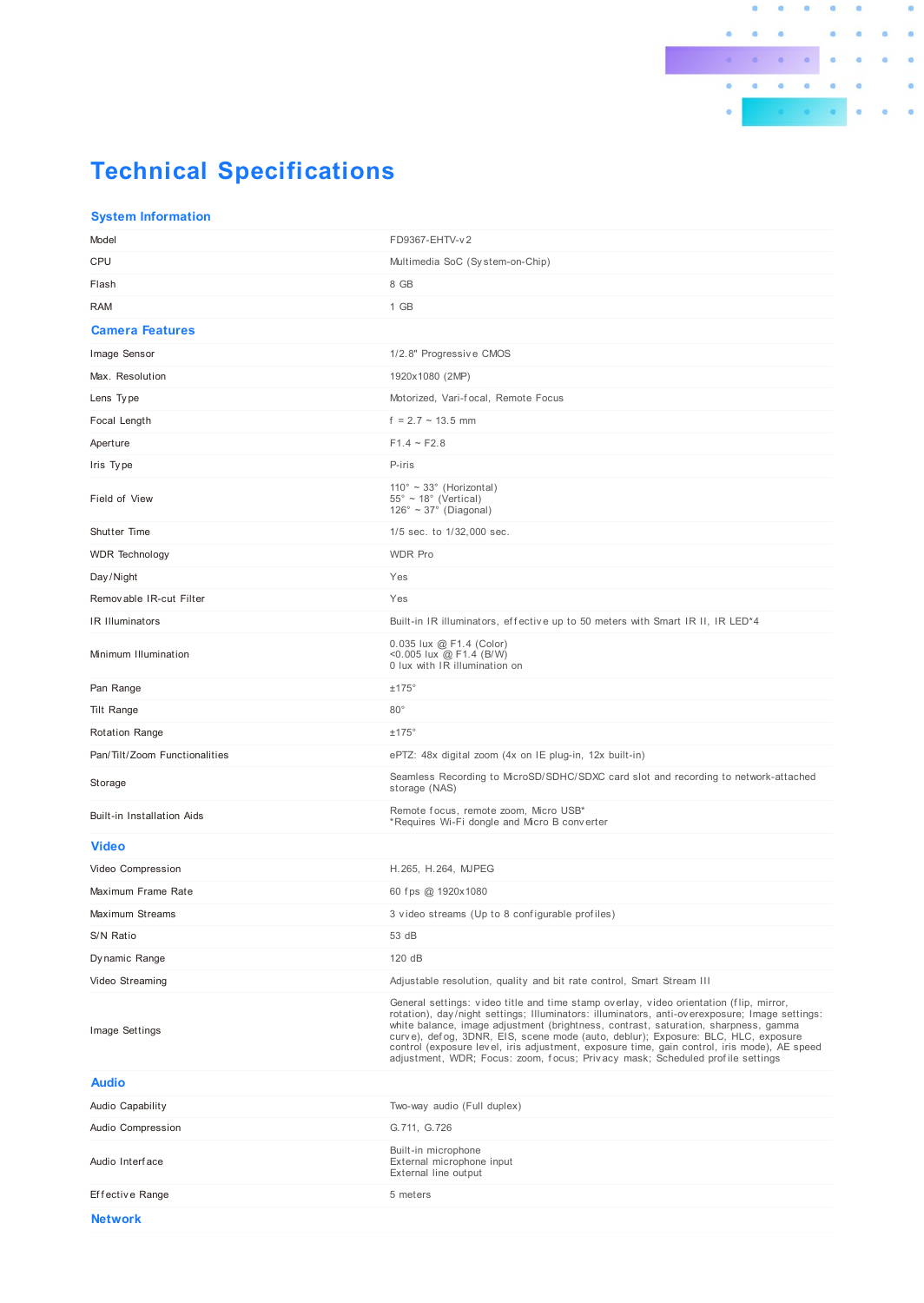

| Users                         | Live viewing for up to 10 clients                                                                                                                                                                                                                                                                                                                                                                        |
|-------------------------------|----------------------------------------------------------------------------------------------------------------------------------------------------------------------------------------------------------------------------------------------------------------------------------------------------------------------------------------------------------------------------------------------------------|
| Security                      | Access list, digest authentication, HTTPS, IEEE 802.1x, password protection, secure boot,<br>signed firmware, Trend Micro IoT Security (brute force attack event, cyberattack event,<br>quarantine event), user access log, user account management                                                                                                                                                      |
| Protocols                     | 802.1X, ARP, Bonjour, CIFS/SMB, DDNS, DHCP, DNS, FTP/SFTP, HTTP/HTTPS, ICMP,<br>IGMPv3, IPv4, IPv6, NTP, PPPoE, QoS (CoS/DSCP), RTSP/RTP/RTCP, SMTP, SNMP, SSL,<br>TCP/IP, TLS 1.2, UDP, UPnP                                                                                                                                                                                                            |
| <b>Interface</b>              | 10 Base-T/100 Base-TX Ethernet (RJ-45)<br>*It is highly recommended to use standard CAT5e & CAT6 cables which are compliant with<br>the 3P/ETL standard.                                                                                                                                                                                                                                                 |
| <b>ONVIF</b>                  | Profile G, S, T supported, specification available at www.onvif.org                                                                                                                                                                                                                                                                                                                                      |
| <b>Solution Integration</b>   |                                                                                                                                                                                                                                                                                                                                                                                                          |
| <b>Smart Motion Detection</b> | Five-window video motion detection, people detection, time filter                                                                                                                                                                                                                                                                                                                                        |
| Smart VCA                     | Including intrusion detection, loitering detection, line crossing detection, unattended object<br>detection, missing object detection, face detection, crowd detection, running detection<br>*Please access https://license.vivotek.com/ to get the free trial license.                                                                                                                                  |
| VADP Package                  | Deep Learning VCA (Smart Motion Detection, Smart VCA), Stratocast, Trend Micro IoT<br>Security (3-year free trial)                                                                                                                                                                                                                                                                                       |
| <b>Alarm and Event</b>        |                                                                                                                                                                                                                                                                                                                                                                                                          |
| Event Trigger                 | Audio detection, camera tampering detection, cybersecurity events (brute force attack<br>event, cyberattack event, quarantine event), digital input, manual trigger, motion detection,<br>periodical trigger, recording notification, SD card life expectancy, shock detection, system<br>boot                                                                                                           |
| Event Action                  | Event notification via audio clip, camera link, digital output, email, HTTP, FTP/SFTP, NAS<br>server. SD card<br>File upload via email, HTTP, FTP/SFTP, NAS server, SD card                                                                                                                                                                                                                              |
| General                       |                                                                                                                                                                                                                                                                                                                                                                                                          |
| Connectors                    | Default I/O<br>RJ-45 cable connector for 10/100 Mbps PoE network connection<br>Audio line input<br>Audio line output<br>DC 12V power input<br>Digital input<br>Digital output<br>Micro USB<br>Module I/O*<br>Digital input<br>Digital output<br>AC 24V power input<br>*Requires extension I/O module kit                                                                                                 |
| <b>LED</b> Indicator          | System power and status indicator                                                                                                                                                                                                                                                                                                                                                                        |
| Power Input                   | AC 24V*, DC 12V, IEEE 802.3af PoE Class 0 (Power Redundancy)<br>*Requires extension I/O module kit                                                                                                                                                                                                                                                                                                       |
| Power Consumption             | PoE: Max. 9/6 W (IR on/off)<br>DC 12V: Max. 9/6 W (IR on/off)<br>AC 24V*: Max. 9/6 W (IR on/off)<br>*Requires extension I/O module kit                                                                                                                                                                                                                                                                   |
| Dimensions                    | ø 173.6 x 122.6 mm                                                                                                                                                                                                                                                                                                                                                                                       |
| Weight                        | $1.3$ kg                                                                                                                                                                                                                                                                                                                                                                                                 |
| <b>Certifications</b>         | EMC: CE (EN 55032 Class A, EN 55035, EN 50121-4), FCC (FCC Part 15 Subpart B Class<br>A), RCM (AS/NZS CISPR 32 Class A), VCCI (VCCI-CISPR 32 Class A); Safety: UL (UL<br>62368-1), CB (IEC/EN 62368-1, IEC/EN 60950-22, IEC/EN 62471); Environment: IK10 (IEC<br>62262), IP66/67 (IEC 60529); NEMA (NEMA 250 Type 4X), IEC 60068-2-11; IA: BIS (IS<br>13252), BSMI (EMC: CNS 13438, Safety: CNS 14336-1) |
| Operating Temperature         | Starting Temperature:<br>$-30^{\circ}$ C ~ 50°C (-22°F ~ 122°F)<br>Working Temperature:<br>$-40^{\circ}$ C ~ 60°C (-40°F ~ 140°F) (IR off)<br>$-40^{\circ}$ C ~ 50°C (-40°F ~ 122°F) (IR on)                                                                                                                                                                                                             |
| Humidity                      | 98% RH (non-condensing)                                                                                                                                                                                                                                                                                                                                                                                  |
| Warranty                      | 36 months                                                                                                                                                                                                                                                                                                                                                                                                |
| <b>System Requirements</b>    |                                                                                                                                                                                                                                                                                                                                                                                                          |
| Operating System              | Microsoft Windows 10/8/7<br>Mac 10.12 (Chrome only)                                                                                                                                                                                                                                                                                                                                                      |
| Web Browser                   | Chrome 58.0 or above<br>Internet Explorer 10/11                                                                                                                                                                                                                                                                                                                                                          |
| Other Players                 | VLC: 1.1.11 or above                                                                                                                                                                                                                                                                                                                                                                                     |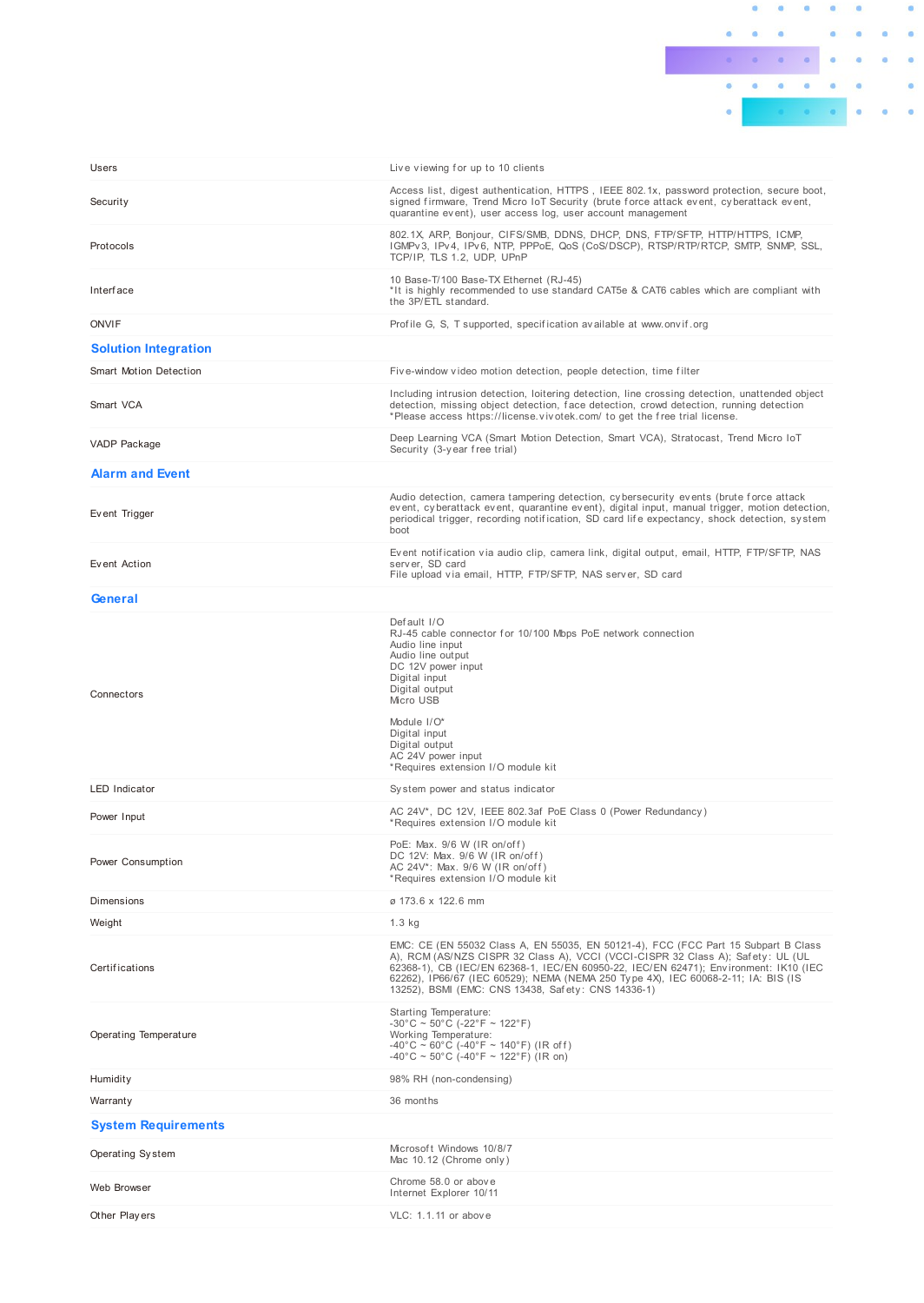

#### Included Accessories

Packing Contents

Quick installation guide, product lables, alignment sticker, L-shaped wrench, screw pack,<br>waterproof accessory pack, sunshield, conduit bracket, I/O cable